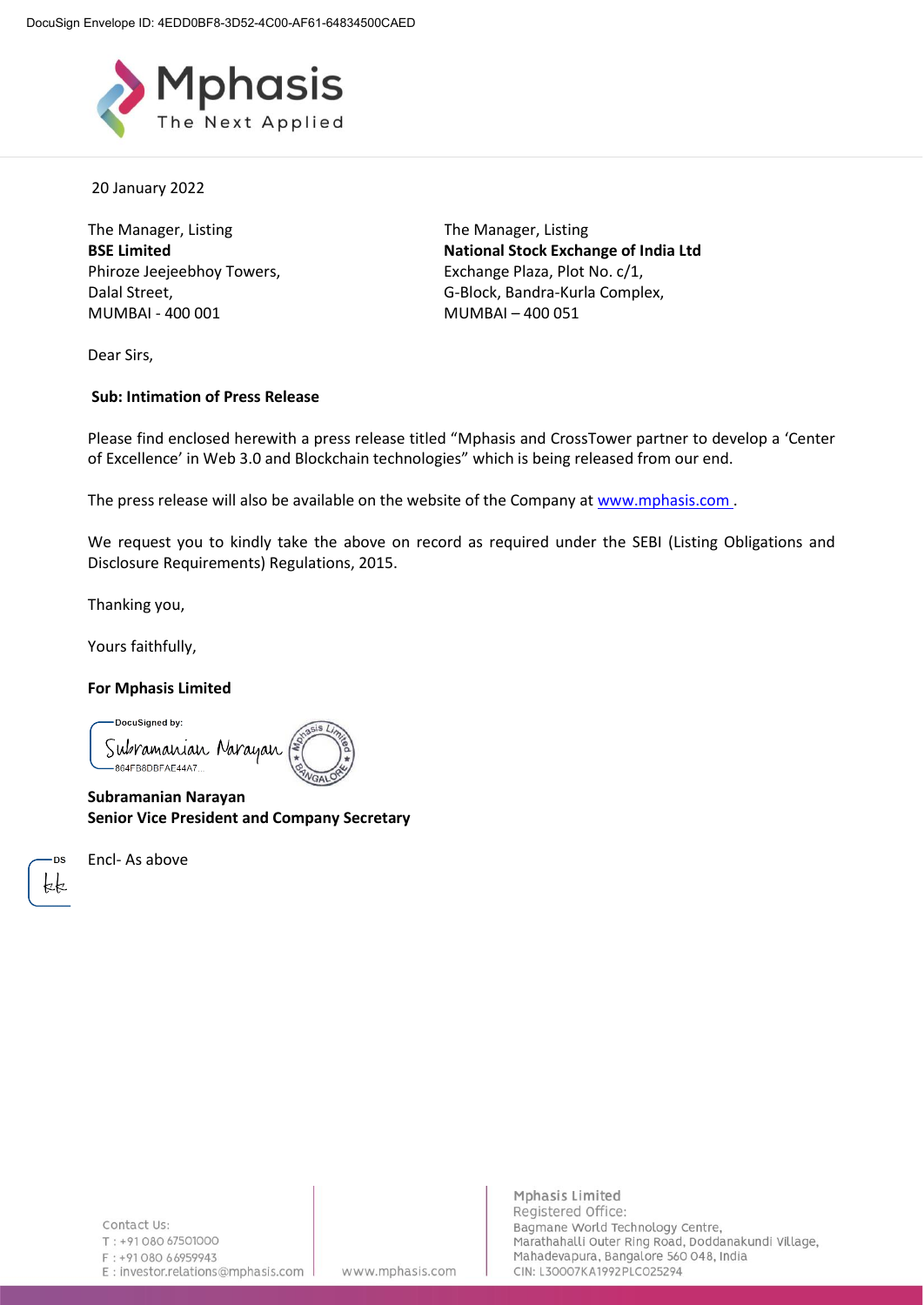

## **Mphasis and CrossTower partner to develop a 'Center of Excellence' in Web 3.0 and Blockchain technologies**

*The two companies have come together to:*

- *Co-invent industry-specific technical and operations solutions for Digital Assets, DeFi, cryptocurrencies and Web 3.0*
- *Co-create innovative, future ready blockchain based solutions to overcome the current challenges in public and private industries across multiple verticals globally*

#### **India/New York, January 20, 2021:**

[Mphasis](https://www.mphasis.com/) (BSE: 526299; NSE: MPHASIS), an information technology (IT) solutions provider specializing in [cloud](https://www.mphasis.com/home/services/digital/innovation/cloud-at-the-heart.html) and [cognitive](https://www.mphasis.com/home/services/cognitive.html) services, today announced its partnership with CrossTower, one of the world's leading crypto exchanges, to build a Center of Excellence (CoE) focused on Web 3.0 and a series of blockchain based products that will be launched and traded on the CrossTower platform.

The partnership between Mphasis and CrossTower will accelerate and scale the Web 3.0 talent within Mphasis, providing new avenues for application of innovative blockchain based solutions in public and private industries, including financial services, supply-chain, healthcare & life sciences, insurance, logistics, entertainment, art, and retail. The rapid adoption of digital assets has also led to financial and non-financial institutions too including them in their strategic planning.

"Mphasis has been an early adopter of blockchain technology, building industry specific solutions around digital assets and more recently Web 3.0. We are pleased that we have an opportunity to partner with CrossTower to build a Center of excellence (CoE). We particularly value this partnership as CrossTower is one of the most regulatory focused players in this space and provides unparalleled governance driven digital assets. Mphasis with its Blockchain capability, expertise in architecting cloud native platforms and user experience design and implementation, is uniquely positioned to partner with CrossTower," said **Nitin Rakesh, CEO and Managing Director, Mphasis**.

"CrossTower prides itself for its distinct and superior knowledge of trading, technology, operational infrastructure, innovative pricing, regulations, and compliance to make digital assets accessible to retail and sophisticated institutional market participants. Mphasis' extensive banking & financial services client base would be able to take advantage of our Decentralized finance (DeFi) and Blockchain solutions. This partnership with Mphasis will catapult our development capabilities and accelerate our growth to provide the best trading platform and ecosystem for both non-traditional and traditional financial services providers to expand beyond traditional asset classes," said **Kapil Rathi, CEO and Co-Founder, CrossTower.** 

A recent report by Market Research Future (MRFR) [predicts that Web 3.0 and Blockchain](https://www.marketresearchfuture.com/reports/web-3-0-blockchain-market-10746) market is projected to grow exponentially by 2030. Considering the future of Internet, Web 3.0 enables users and developers to use decentralized blockchain technology. This would significantly impact BFSI, e-commerce & retail, media & entertainment, healthcare & pharmaceuticals, IT & telecom, amongst other sectors' businesses speeding up.

Mphasis' partnership with CrossTower is a milestone in the digital assets industry, as it is the amalgamation of technologies' '*Next Applied'* innovation for future, with globally ranked #4 for in the world by CryptoCompare as crypto exchange to build a safer, smarter, and wider scope for Web 3.0.